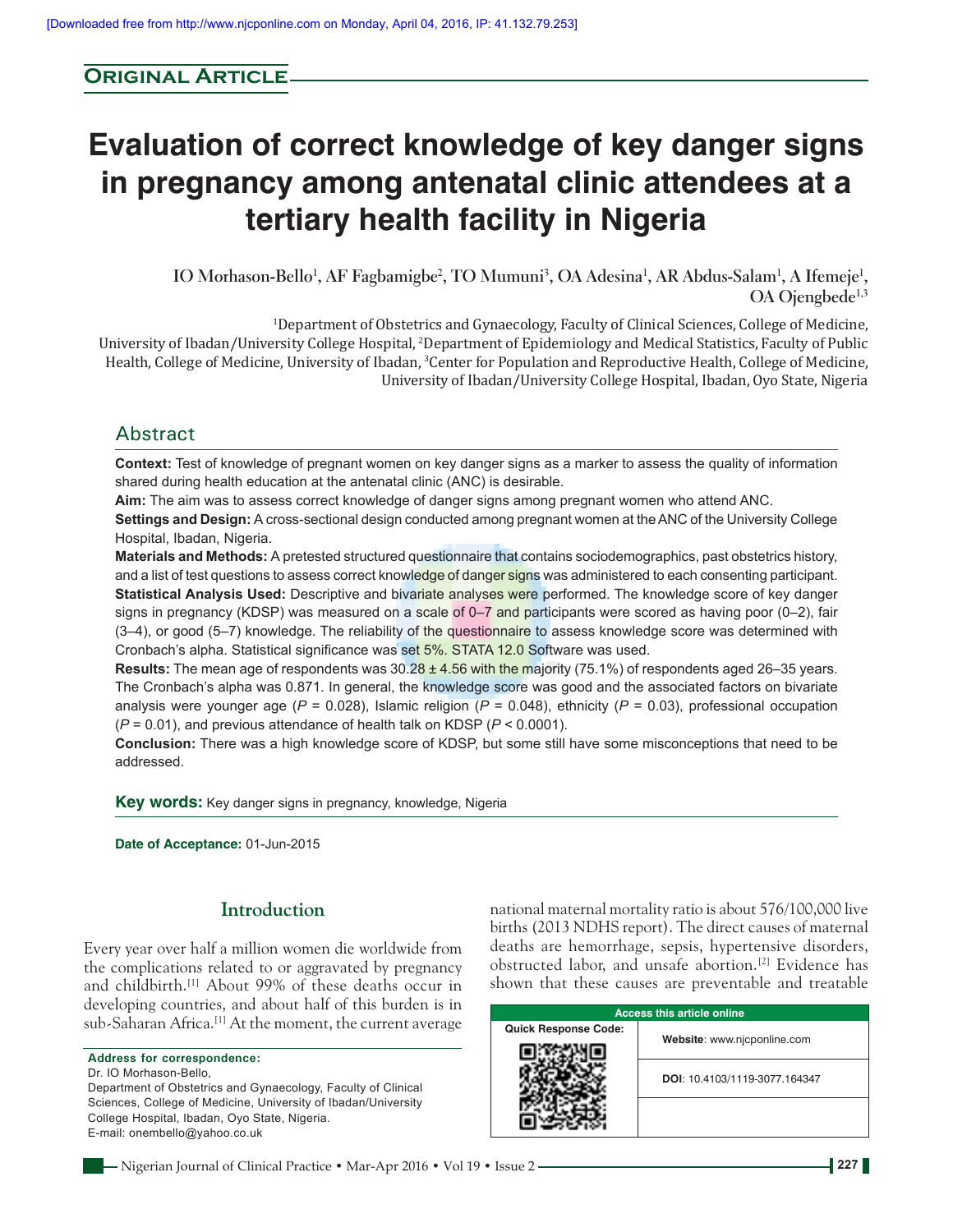with timely access to appropriate emergency obstetric care services.<sup>[1,3]</sup>

Early recognition of danger signs is an important indicator to seek healthcare promptly.[4] The most common danger signs during pregnancy include vaginal bleeding, headache, fever, drainage of liquor, abdominal pain, blurring of vision, facial and hand swellings.<sup>[5,6]</sup> Knowledge of obstetric danger signs and birth preparedness enhance utilization of skilled care during childbirth, and emergency obstetric care services.[7] Previous studies have reported different prevalence of awareness of danger signs in different settings among pregnant women.[8,9] For example, Kabakyenga *et al*. identified severe vaginal bleeding as the most mentioned complication by women during pregnancy (49%), childbirth  $(64\%)$ , and postpartum  $(57\%)$  period.<sup>[6]</sup> studies elsewhere also observed similar findings.[9,10]

The following factors have been associated with awareness of danger signs during pregnancy in previous studies, and they include; age, educational level, number and place of deliveries, number of antenatal care visits, and woman informed of risk/complication during antenatal care.[9] Pembe *et al*. found no differences in the awareness of danger signs during pregnancy, delivery or after childbirth in relation to age, educational level, number and place of deliveries, number of antenatal care visits, and women informed of risks/complication during antenatal care.[11] Furthermore, some studies investigated the association between correct knowledge of danger signs and birth preparedness. Findings showed that women with knowledge of at least one danger sign were more likely to be birth prepared than those without.<sup>[5,6,12]</sup>

In most health facilities in Nigeria, routine health education is offered before clinical consultation is performed at all levels of healthcare. During this session, health care providers counsel pregnant women on various health promotional methods including discussion on key danger signs in pregnancy (KDSP). The expectation is that each of these signs could act as a catalyst for women to seek care early, and possibly avert serious adverse pregnancy outcomes and consequent fatalities. Currently, there is a dearth of information on test of knowledge of pregnant women on danger signs as a marker to assess the quality of health education as well as their understanding of it. The study, therefore, aims to fill this gap by assessing the correct knowledge of danger signs among pregnant women who attend the antenatal clinic (ANC).

## **Materials and Methods**

The study is a cross-sectional study conducted at the ANC of the University College Hospital (UCH), one of the foremost Tertiary Health Care facility located in Oyo State, Nigeria. The hospital has a bed capacity of about 850 beds, averaging 2000 deliveries annually. Presently, the 5 sub‑specialty units of the department of obstetrics and gynecology conduct the ANC weekly with an average of 40–50 women per clinic session. At each ANC visit, the routine care involves registration, vital signs measurement, and group health talk before consultation by doctors.

At UCH, the health educators – who are nurse/midwives – offer group counselling on several health related issues including the danger signs in pregnancy at every clinic session. In addition, the doctors reinforce this information during the clinical consultation, and there is also information, education, and communication materials pasted in strategic locations within the clinic on danger signs.

An eligible pregnant woman was any booked patient that has attended at least one ANC session and consented to this study. A simple random sampling technique was used to select from a sampling frame of eligible pregnant women at every clinic session for the duration of the study. A pretested structured questionnaire that contains sociodemographics, past obstetrics history, and a list of test questions to assess correct knowledge of danger signs was administered to each participant. It was self-administered, but those that could not understand were assisted by interpreting the meaning by trained research assistants.

The initial exploratory analysis was performed and thereafter, test of association using Chi-square was performed between selected explanatory variables and the outcome measure – knowledge of KDSP. Due to multiple collinearity of explanatory variables multivariable analysis was not performed.<sup>[13]</sup> For the purpose of analysis, danger signs in pregnancy were categorized into KDSP and non‑KDSP (NKDSP). The reliability of the questionnaire to assess good knowledge of KDSP was determined using the Cronbach's alpha. The knowledge of KDSP was measured on a scale of 0–7 with each correctly identified sign was allocated a mark. The seven correct KDSP used were bleeding per vagina, severe abdominal Pain, convulsion/ loss of consciousness, labor pain before 37 weeks, drainage of liquor, fever, and severe headache/blurring of vision. Respondents who scored between 0 and 2 were classified as having "poor knowledge" while those who scored either 3 or 4 as having fair knowledge while those who scored 5–7 were classified as having "good knowledge." Similarly, we scored awareness of KDSP from 0 to 7, respondents who scored 0–2 were regarded as having poor awareness, three has fair awareness while 4–5 scores and 6–7 scores as good and very good awareness of KDSP, respectively. The level of statistical significance was set at 5%. The analysis was performed with STATA statistical software: Release 12. College Station, TX: StataCorp LP.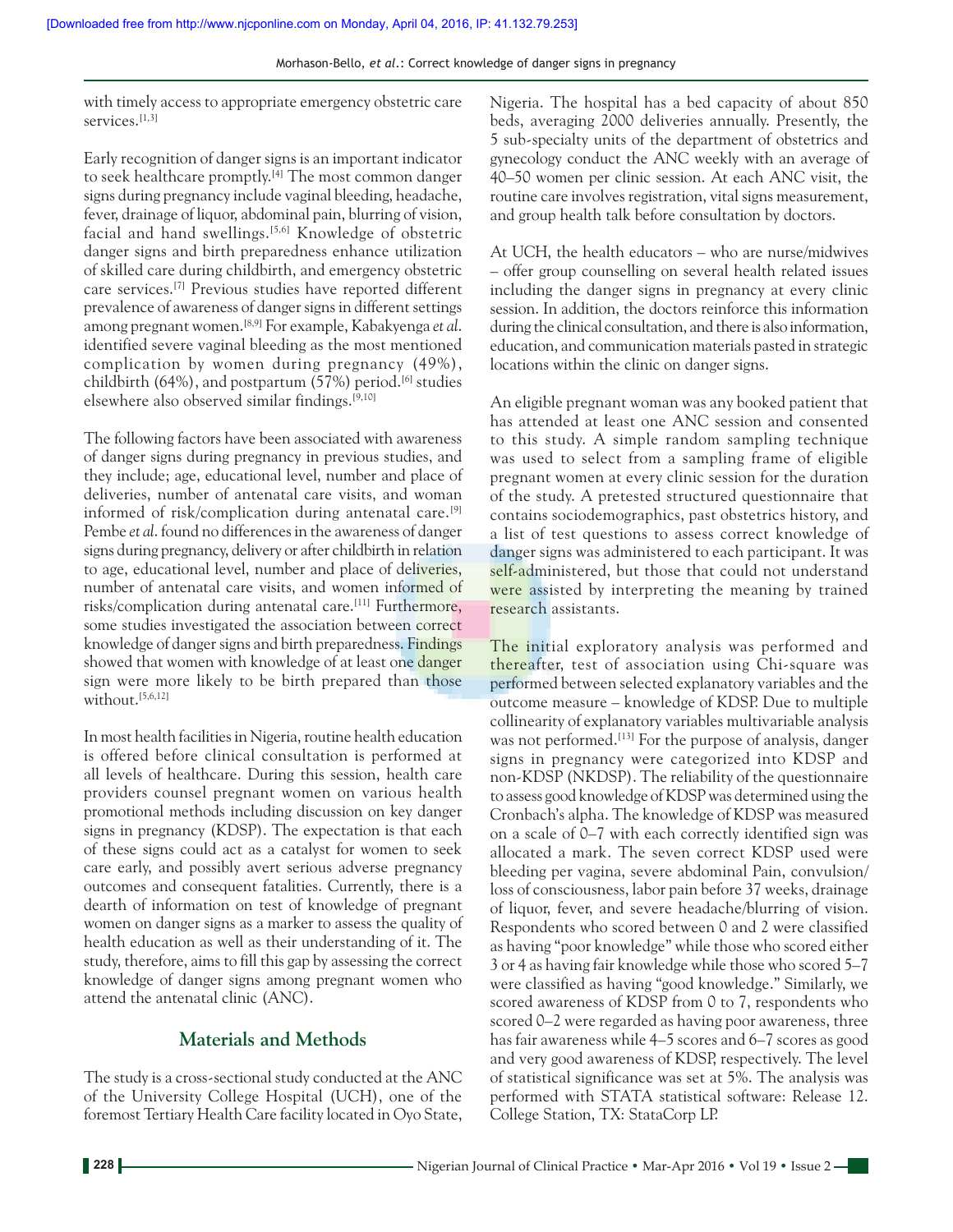#### **Results**

Of the 570 eligible women recruited, 556 consented to participate, but only 531 had complete and valid data that was good enough for analysis giving a response rate 95.5%.

The mean age of respondents was  $30.28 \pm 4.56$  with the majority (75.1%) of respondents aged 26–35 years and the minimum and maximum ages were 16 and 42 years respectively. Almost all respondents were Yoruba (86.4%) and had a tertiary level of education 76.8% [Table 1]. Though all respondents were recruited at the ANC, only 510 (96.0%) had attended health talk sessions during their antenatal visits with the majority attending 10 sessions and less. About half of the respondents registered for antenatal care (56.5%) and were interviewed in the second trimester (72.2%) [Table 2].

Almost all respondents had knowledge of the KDSP; 390 (76.0%) are aware of bleeding per vagina, 369 (71.5%) were aware of Severe abdominal pain, 318 (62.0%) were aware of convulsion/loss of consciousness, 324 (64.3%) were aware of labor pain before 37 weeks, 309 (61.3%) were aware of drainage of liquor, 408 (78.6%) were aware of fever while 357 (70.0%) were aware of severe headache/ blurring of vision. On NKDSP, 243 (48.8%) were aware of frequent movement of the fetus, 273 (54.5%) were aware of diarrhea, 312 (62.3%) were aware of reduced fetal movement, 120 (25.0%) were aware of "verbal attack by your enemy," 129 (25.6%) were aware of excessive sleep, 279 (54.4%) were aware of difficulty in breathing. Almost all respondents knew that they should come to the hospital anytime they noticed any of the key danger signs [Table 3].

| Table 1: Sociodemographic characteristics of<br>respondents |                     |            |  |  |
|-------------------------------------------------------------|---------------------|------------|--|--|
| Variable                                                    | Frequency $(n=531)$ | Percentage |  |  |
| Age of respondents (years)                                  |                     |            |  |  |
| Below 20                                                    | 6                   | 1.1        |  |  |
| 21-25                                                       | 48                  | 9.0        |  |  |
| 26-30                                                       | 162                 | 30.5       |  |  |
| 31-35                                                       | 237                 | 44.6       |  |  |
| Over 35                                                     | 78                  | 14.7       |  |  |
| Religion                                                    |                     |            |  |  |
| Christianity                                                | 381                 | 71.8       |  |  |
| Islam                                                       | 159                 | 28.2       |  |  |
| Education                                                   |                     |            |  |  |
| Primary                                                     | 18                  | 3.7        |  |  |
| Secondary                                                   | 96                  | 19.5       |  |  |
| Tertiary                                                    | 378                 | 76.8       |  |  |
| Tribe                                                       |                     |            |  |  |
| Hausa                                                       | 9                   | 1.7        |  |  |
| Yoruba                                                      | 459                 | 86.4       |  |  |
| Ibo                                                         | 48                  | 9.0        |  |  |
| Others                                                      | 15                  | 2.8        |  |  |

The reliability test gave a Cronbach's alpha of 0.871, which indicates a high level of internal consistency for our scale. Overall, a little over half of the respondents, 267 (56.3%) have a very good awareness of danger signs in pregnancy. About 96 (20.3%) had good knowledge of danger signs in pregnancy, while 48 (10.1%) and 63 (13.3%) had fair and poor knowledge of danger signs in pregnancy, respectively [Figure 1].

Bivariate analysis of respondents' knowledge about KDSP and some variables showed that all the respondents below 20 years had good knowledge, while there was 81.3% good knowledge among those aged 20–24 years, 63.5% among those aged



**Figure 1**: Overall awareness of danger signs in pregnancy

| <b>Variable</b>                              | $(n=531)$ | Frequency Percentage |
|----------------------------------------------|-----------|----------------------|
| Ever attended sessions                       |           |                      |
| Yes                                          | 510       | 96.0                 |
| No                                           | 21        | 4.0                  |
| Number of sessions                           |           |                      |
| Below 10                                     | 447       | 90.8                 |
| $10-19$                                      | 18        | 3.7                  |
| 20 and above                                 | 27        | 5.5                  |
| Gestational age at booking (weeks)           |           |                      |
| $\leq$ 12                                    | 120       | 23.5                 |
| 13-24                                        | 288       | 56.5                 |
| $\geq$ 25                                    | 102       | 20.0                 |
| Gestational age at time of interview (weeks) |           |                      |
| $\leq$ 24                                    | 69        | 13.6                 |
| 25-34                                        | 366       | 72.2                 |
| $\geq$ 35                                    | 72        | 14.2                 |
| Awareness of danger signs                    |           |                      |
| Poor                                         | 63        | 13.3                 |
| Fair                                         | 48        | 10.1                 |
| Good                                         | 96        | 20.3                 |
| Very good                                    | 267       | 56.3                 |

#### **Table 2: Health education sessions and awareness of danger signs in pregnancy**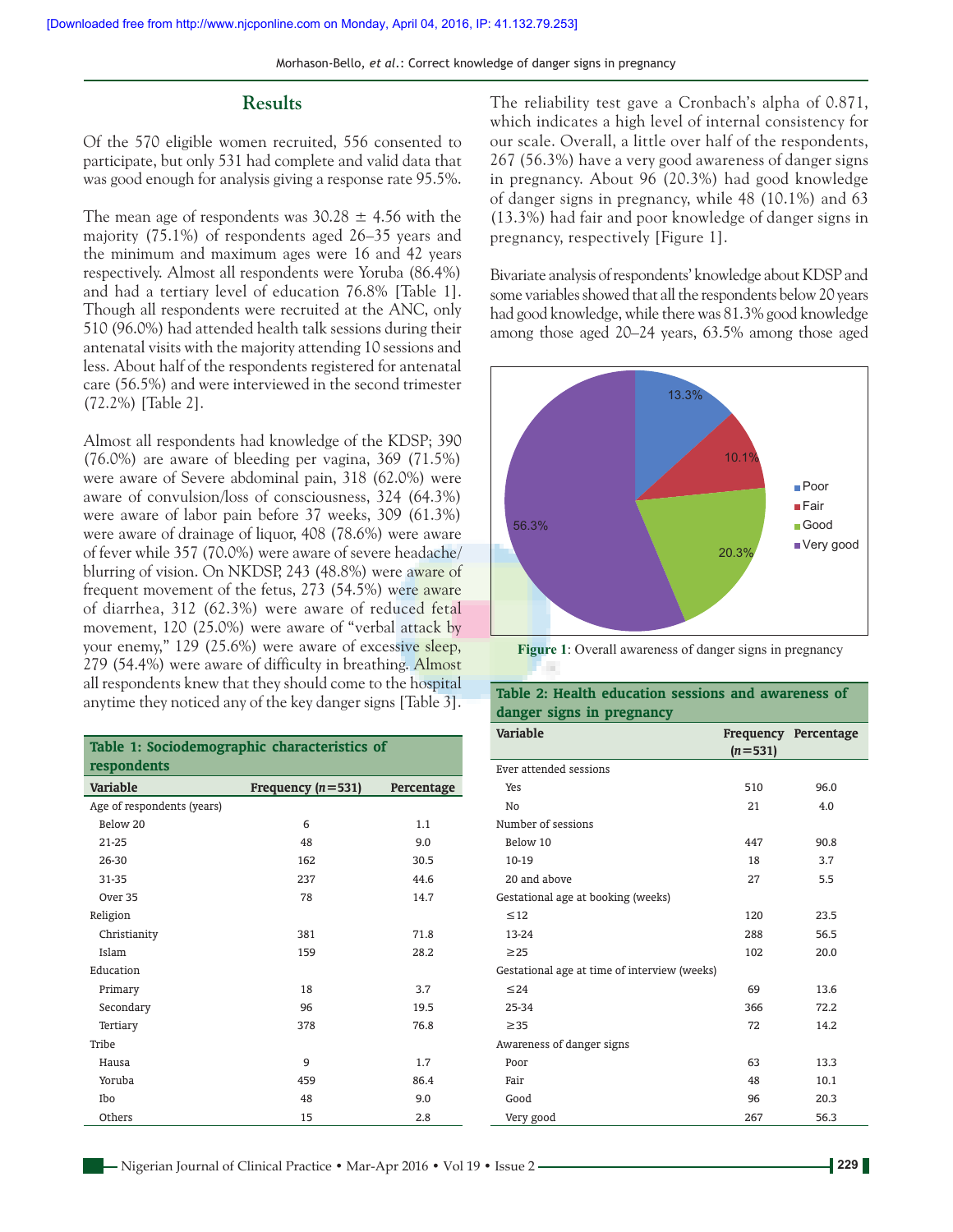Morhason‑Bello, *et al*.: Correct knowledge of danger signs in pregnancy

| Table 3: Analysis of quality of health education heard on key danger signs during pregnancy |            |            |          |              |
|---------------------------------------------------------------------------------------------|------------|------------|----------|--------------|
|                                                                                             | <b>Yes</b> | <b>No</b>  | Not sure | <b>Total</b> |
| Key danger signs                                                                            |            |            |          |              |
| Bleeding per vagina                                                                         | 390 (76.0) | 111 (21.7) | 12(2.3)  | 513          |
| Severe abdominal pain                                                                       | 369 (71.5) | 135 (26.2) | 12(2.3)  | 516          |
| Convulsion/loss of consciousness                                                            | 318 (62.0) | 165 (32.2) | 30(5.8)  | 513          |
| Labor pain before 37 weeks                                                                  | 324 (64.3) | 147 (29.2) | 33(6.5)  | 504          |
| Drainage of liquor                                                                          | 309(61.3)  | 168 (33.3) | 27(5.4)  | 504          |
| Fever                                                                                       | 408 (78.6) | 93 (17.9)  | 18(3.5)  | 519          |
| Severe headache/blurring of vision                                                          | 357 (70.0) | 138 (27.1) | 15(2.9)  | 510          |
| Non-key danger signs                                                                        |            |            |          |              |
| Frequent movement of the fetus                                                              | 243 (48.8) | 228 (45.8) | 27(5.4)  | 498          |
| Diarrhea                                                                                    | 273 (54.5) | 201 (40.1) | 27(5.4)  | 501          |
| Verbal attack by your enemy                                                                 | 120(25.0)  | 327 (68.1) | 33(6.9)  | 480          |
| Excessive sleep                                                                             | 129 (25.6) | 336 (66.7) | 39 (7.7) | 504          |
| Difficulty in breathing                                                                     | 279 (54.4) | 222 (43.3) | 12(2.3)  | 513          |

| Table 4: Relationship between knowledge score of key danger signs and selected characteristics |            |                               |          |           |  |
|------------------------------------------------------------------------------------------------|------------|-------------------------------|----------|-----------|--|
| Variable                                                                                       |            | Knowledge of key danger signs |          |           |  |
|                                                                                                | Good       | Poor                          | $\chi^2$ | $\pmb{P}$ |  |
| Age (years)                                                                                    |            |                               |          |           |  |
| Below 20                                                                                       | 6(100.0)   | (0.0)                         | 10.913   | 0.028     |  |
| 20-24                                                                                          | 39 (81.3)  | 9(18.8)                       |          |           |  |
| 25-29                                                                                          | 99 (63.5)  | 57 (36.5)                     |          |           |  |
| 30-34                                                                                          | 147 (62.0) | 90 (38.0)                     |          |           |  |
| Over 34                                                                                        | 51 (70.8)  | 21 (29.2)                     |          |           |  |
| Religion                                                                                       |            |                               |          |           |  |
| Christianity                                                                                   | 237 (62.2) | 144 (37.8)                    | 4.034    | 0.048     |  |
| Islam                                                                                          | 99 (71.7)  | 39(28.3)                      |          |           |  |
| Education                                                                                      |            |                               |          |           |  |
| Primary                                                                                        | 12(66.7)   | 6(33.3)                       | 2.421    | 0.298     |  |
| Secondary                                                                                      | 69 (71.9)  | 27(28.1)                      |          |           |  |
| Tertiary                                                                                       | 234 (63.4) | 135 (36.6)                    |          |           |  |
| Tribe                                                                                          |            |                               |          |           |  |
| Hausa                                                                                          | 6(66.7)    | 3(33.3)                       | 13.841   | 0.003     |  |
| Yoruba                                                                                         | 297 (66.4) | 150 (33.6)                    |          |           |  |
| Ibo                                                                                            | 30 (62.5)  | 18 (37.5)                     |          |           |  |
| Others                                                                                         | 3(20.0)    | 12 (80.0)                     |          |           |  |
| Occupations                                                                                    |            |                               |          |           |  |
| <b>Med Practitioners</b>                                                                       | 51 (75.0)  | 17(25.0)                      | 23.759   | 0.001     |  |
| Professionals                                                                                  | 33 (82.5)  | 7(17.5)                       |          |           |  |
| Business/trading                                                                               | 87 (57.6)  | 64 (42.4)                     |          |           |  |
| Teaching/civil servants                                                                        | 74 (64.3)  | 41 (35.7)                     |          |           |  |
| Students/corpers                                                                               | 30 (57.7)  | 22 (42.3)                     |          |           |  |
| Artisans                                                                                       | 12 (48.0)  | 13 (52.0)                     |          |           |  |
| Unemployed/housewife                                                                           | 46 (82.1)  | 10 (17.9)                     |          |           |  |
| Had education on danger signs                                                                  |            |                               |          |           |  |
| Yes                                                                                            | 336 (67.1) | 165 (32.9)                    | 24.661   | < 0.001   |  |
| No                                                                                             | 3(14.3)    | 18 (85.7)                     |          |           |  |
| Not sure                                                                                       |            |                               |          |           |  |
| Gestation age at booking (weeks)                                                               |            |                               |          |           |  |
| $\leq 12$                                                                                      | 78 (65.0)  | 42 (35.0)                     | 0.368    | 0.832     |  |
| 13-24                                                                                          | 192 (67.4) | 93 (32.6)                     |          |           |  |
| $\geq$ 25                                                                                      | 60 (64.5)  | 33 (35.5)                     |          |           |  |
| Gestation age at interview time (weeks)                                                        |            |                               |          |           |  |
|                                                                                                |            |                               |          | Contd     |  |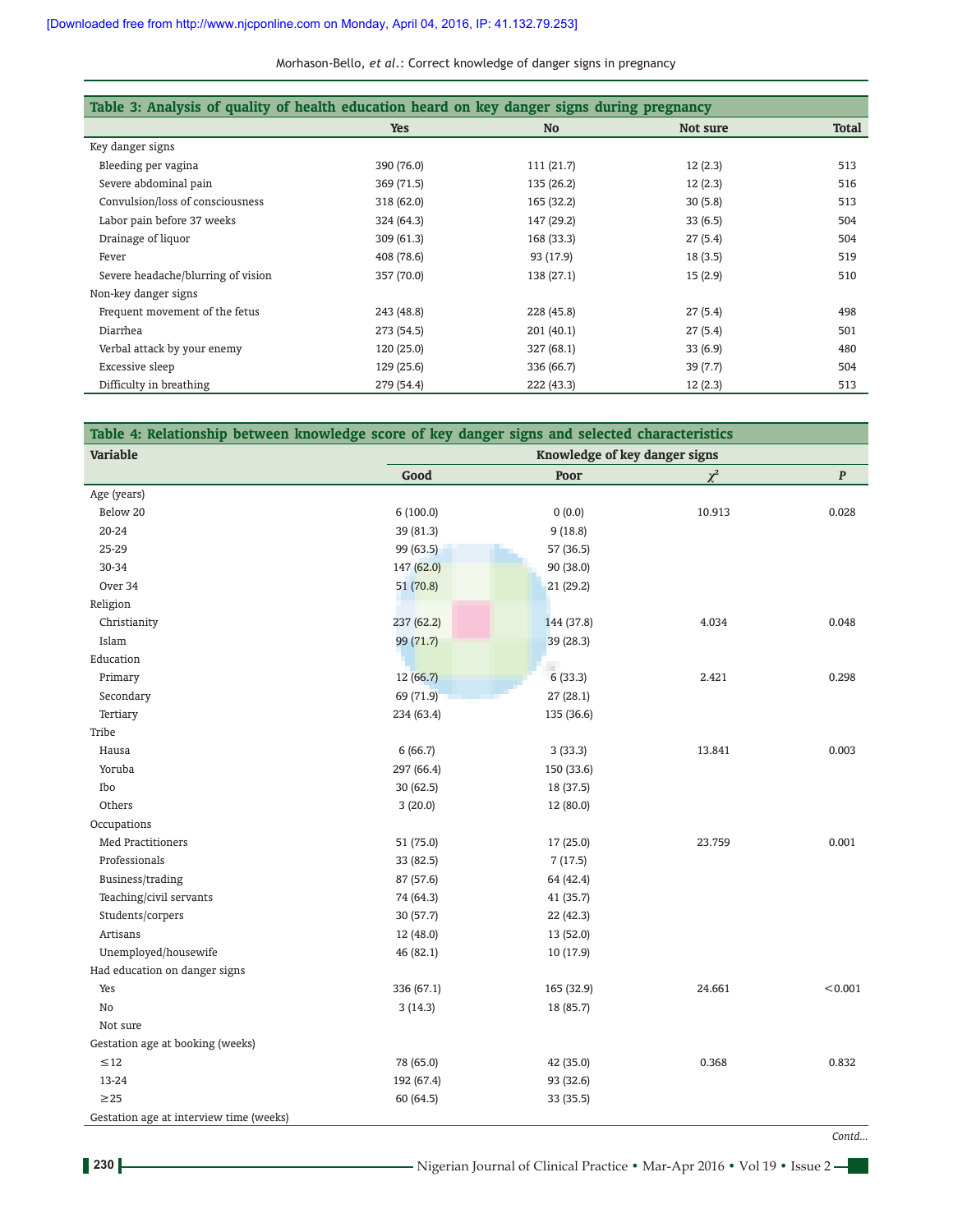| Table 4: Contd |            |                               |       |       |  |
|----------------|------------|-------------------------------|-------|-------|--|
| Variable       |            | Knowledge of key danger signs |       |       |  |
|                | Good       | Poor                          |       |       |  |
| $\leq$ 24      | 39(56.5)   | 30(43.5)                      | 5.458 | 0.065 |  |
| 25-36          | 237 (66.9) | 117(33.1)                     |       |       |  |
| $\geq$ 35      | 54 (75.0)  | 18(25.0)                      |       |       |  |

25–29 years, 62.0% among those aged 30–34 years, and 51% of over 34 years  $(P = 0.028)$ . Proportion of respondents having good knowledge was 62.2% and 71.7% among those practicing Christianity and Islam, respectively  $(P = 0.048)$ . For highest education obtained, proportion of those with good knowledge was 66.7%, 71.9%, and 63.4% for those who had up to primary education, secondary education, and a tertiary education, respectively  $(P = 0.298)$ .

About three-fifths (61.5%) of the respondents who attended the ANC for up to 12 weeks had good knowledge about KDSP while 74.3% for those who had 13–24 weeks attendance and 71.4% for those who attended for more than 24 weeks  $(P = 0.013)$ . Furthermore, proportion of respondents having good knowledge about KDSP was 61.9%, 83.3%, and 88.9% among those that attended sessions on education for up to 12 weeks, 13–24 weeks and more than 24 weeks, respectively  $(P = 0.004)$ . About two‑third (67.1%) of respondents who had education on danger signs in pregnancy had good knowledge), while the majority (85.7%) of those who didn't have the training had poor knowledge [Table 4].

#### **Discussion**

This study evaluated correct knowledge of KDSP among ANC attendees in a Nigerian tertiary healthcare setting. The commonly mentioned KDSP were bleeding per vaginam, severe abdominal pain, severe headache/blurring of vision, and fever as more than 70% recognized them. Although the KDSP mentioned were similar to other previous studies in Africa, but most of them reported lower proportions of those that correctly identified each of these signs.<sup>[5,9]</sup> The possible reason for the higher proportion in this study could be due to any of the followings. First, unlike other studies that were conducted in the community, this study was conducted at a tertiary health facility where health education is a routine component of ANC. Second, most of the respondents had a tertiary education. Interestingly, some respondents in this study mentioned "verbal attack by enemy" and "excessive sleep" as danger signs in pregnancy. This misconception suggests the need for more education on KDSP to dispel any negative effect on pregnancy outcome.

Regarding the score of KDSP, about 76.6% of respondents had good knowledge score. Further analysis showed that younger age, religion, occupation, and having attended a session where danger signs were discussed were associated with good knowledge score of KDSP. In other similar studies, report of age and knowledge of danger signs were mixed.[9] The Tanzania study showed a better knowledge of danger signs with age with an adjusted odds ratio of about 2.5 times and one of the reason adduced to this observation is that older pregnant women are more likely to use their experience of pregnancy and childbirth.<sup>[10]</sup> On the contrary, Kabakyenga *et al*. reported better knowledge of danger signs among women that are younger in a study conducted in a rural Ugandan community.[6] This finding is similar to our result as women <25 years of age had a higher proportion of those with good knowledge of KDSP.

Expectedly, women who are professionals had a higher proportion of those with good knowledge of KDSP. This group of women are more likely to have access to maternal health instructional materials and other resources that could have informed their choice of these KDSP. Religion alone as a factor predicting better knowledge of KDSP is difficult to interpret as an explanatory variable because of several confounders, which could affect it. For instance, education and belief are difficult to tease out from each other. Second, multivariable analysis was not performed due to collinearity effect to see the independent effect observed with religion. The finding that higher proportion of those that are Muslim had good knowledge of KDSP may be circumstantial rather than a fact. More studies may be needed to further explore the effect of religion on this subject.

Attendance of health education session provides opportunity for improved knowledge, it is therefore not surprising that women that attend health education sessions had better knowledge of KDSP and this is similar to findings by several studies that attendance of ANC strongly influences their knowledge. Other factors identified elsewhere to be associated with better knowledge of KDSP include educational level, possession of mobile phones, and electronics radio and television.[14] Apart from educational attainment that was found not to be significantly associated with good knowledge score as about four of every five respondents had a tertiary education in this study, means of telecommunication and household items were not considered.

The result of this study should be interpreted with caution because of the following limitations. First, this was a cross‑sectional design and this implies that causality effect of associated factor cannot be made. Second, the study was conducted among a relatively highly educated population